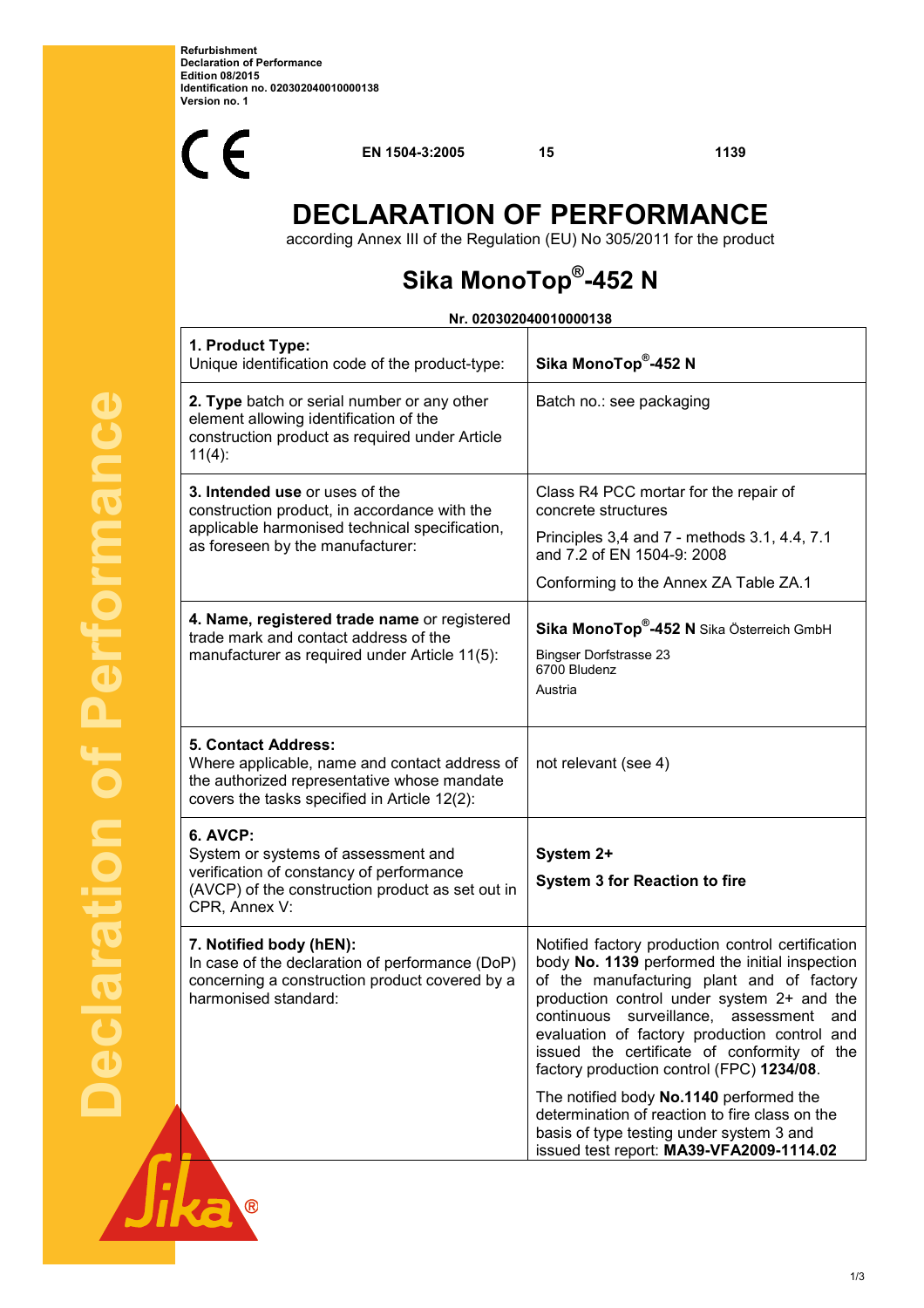**Refurbishment Declaration of Performance Edition 08/2015 Identification no. 020302040010000138 Version no. 1** 

| 8. Notified body (ETA):<br>In case of the declaration of performance<br>concerning a construction product for which a<br>European Technical Assessment (ETA) has<br>been issued: | not relevant (see 7) |
|----------------------------------------------------------------------------------------------------------------------------------------------------------------------------------|----------------------|
|----------------------------------------------------------------------------------------------------------------------------------------------------------------------------------|----------------------|

#### **9. Declared performance**

| <b>Essential characteristics</b>  | <b>Performance</b>                          | <b>Test Standard</b> | <b>Harmonised</b><br>technical<br>specification |
|-----------------------------------|---------------------------------------------|----------------------|-------------------------------------------------|
| Compressive strength              | Class R4                                    | EN 12190             |                                                 |
| Chloride Ion Content              | ≤ 0.05 $%$                                  | EN 1015-17           |                                                 |
| Adhesive Bond                     | $\geq$ 2.0 MPa                              | EN 1542              |                                                 |
| <b>Carbonation Resistance</b>     | passed                                      | EN 13295             |                                                 |
| <b>Elastic Modulus</b>            | $\geq$ 20 GPa                               | EN 13412             |                                                 |
| Thermal Compatibility freeze-thaw | $\geq$ 2.0 MPa                              | EN 13687-1           | EN 1504-3:2005                                  |
| Skid resistance                   | NPD.                                        | EN 13036-4           |                                                 |
| Coefficient of thermal expansion  | <b>NPD</b>                                  | EN 1770              |                                                 |
| Capillary Absorption              | ≤ 0.5 kg.m <sup>-2</sup> .h <sup>-0.5</sup> | EN 13057             |                                                 |
| Reaction to fire                  | Class A1                                    | EN 13501-1           |                                                 |
| Dangerous substances              | See local safety data<br>sheet              |                      |                                                 |